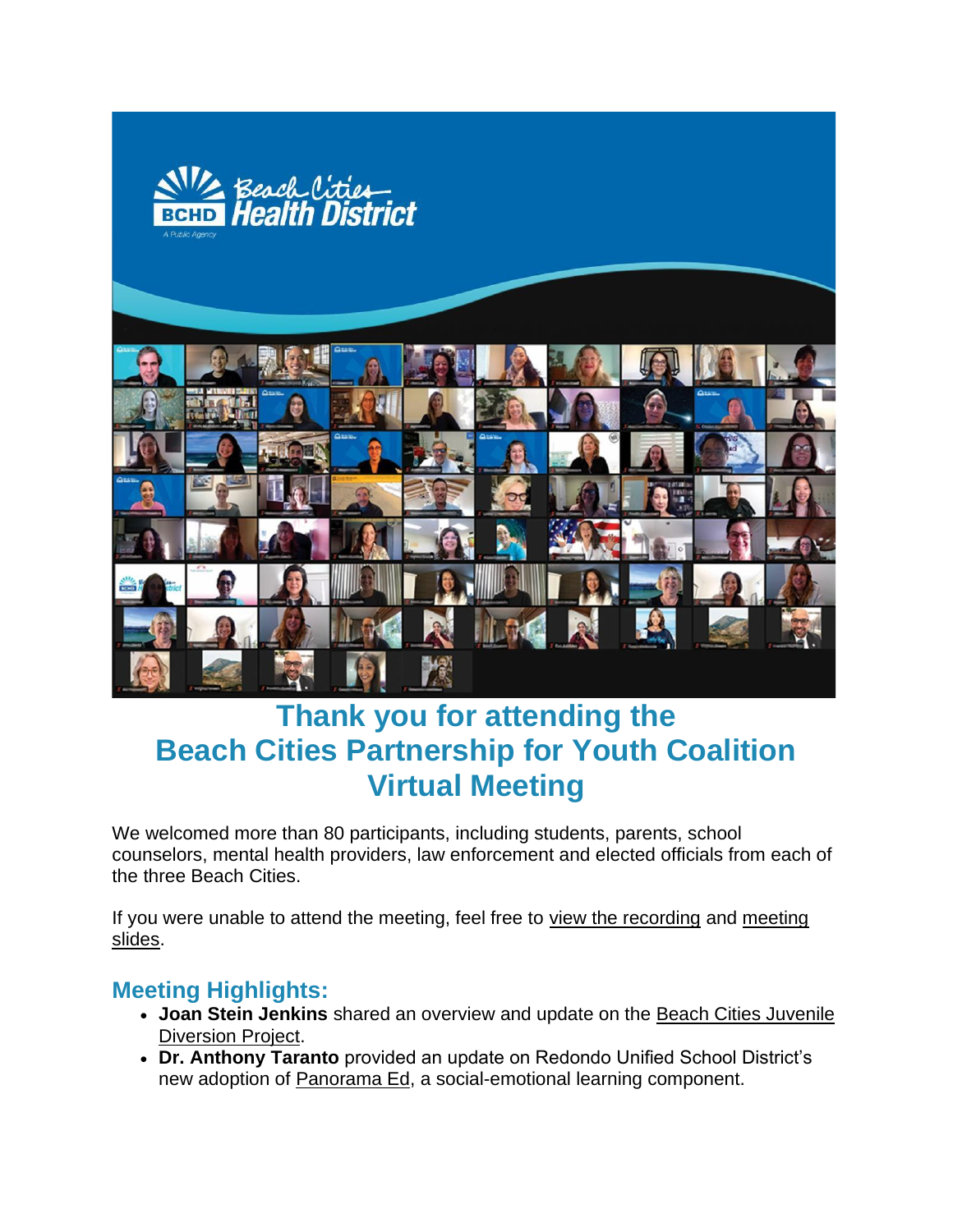- **Aga ChenFu**, an elementary and middle school parent, shared an update on the Families Connected Parent Advisory Group's work on developing new goals for addressing social connection and mental health.
- **Laura McIntire** introduced a trailer of "Prescription Drugs and Opioids: What Beach Cities Parents and Students Need to Know," a video produced in partnership with South Bay Families Connected. The video, featuring **Jim Sanborn**, **Joan Stein Jenkins**, **Dr. Moe Gelbart, Dr. Anthony Taranto, Howard Barker**, **Stephen Hill**, **Chief W. Paul Lebaron**, **Dr. Mary Eno, and Dr. Gary Tsai**, can be viewed in full [here.](http://r20.rs6.net/tn.jsp?f=001R_Jdzy6XhYuu08BgxRxosCV2OYpk5N7rcH0brHa-qQQqi-bcg3x_KrGrOmzXtnFX6oRz9R84h_lz7A6rhmCjVmhSJwN61RE_S5vGgeFVhYSsxS3jx288SQSC2DkUXBPkffbjdZRDsnSE6GFGkri_r4wkIAhsHUMICFCY_cjVT5Qnno4-F8Pn5g==&c=IIowKM42MrB_MZNM2YmkNEDVeKBJGOjpOaqFoiRv2LvwqdRCeyw13w==&ch=EgapB9AHRm9UWkztjYyHWBnh5AYwF7iBc3jYFogTMak8BI6swqwTAA==)
- **Alexander Jeffords** and **Zachary Zawacki** of Youth Advisory Council Leadership Team introduced the Council's PhotoVoice presentation, "**Youth Perspectives on Alcohol Use in the Beach Cities**." Following the recorded presentation, members of the Youth Advisory Council participated in a Q&A session about the project, and some of the proposed solutions. The recorded PhotoVoice presentation can be accessed [here.](http://r20.rs6.net/tn.jsp?f=001R_Jdzy6XhYuu08BgxRxosCV2OYpk5N7rcH0brHa-qQQqi-bcg3x_KkNNGjTnqjmVWlBs1ze8eGjcot2A_kNkTYNB_x40CzLTvDXEYcl_2eZFC_X5dDb_KHSXTGroiBm7KCSEuAYyjqH0nbEMshWH4vHsQh7_QMEH6UukMbAyklXLft1JB3lmxiJkFksj3y9wQNu9SNOXCGg=&c=IIowKM42MrB_MZNM2YmkNEDVeKBJGOjpOaqFoiRv2LvwqdRCeyw13w==&ch=EgapB9AHRm9UWkztjYyHWBnh5AYwF7iBc3jYFogTMak8BI6swqwTAA==)

*If you would like to share the PhotoVoice presentation with a group or class, Youth Advisory Council members would love to accompany the presentation with a short Q&A session. To coordinate, please e-mail Cindy Carcamo at Cindy.carcmo@bchd.org*

Following the PhotoVoice Q&A, meeting attendees were put into breakout groups to wrap up and provide feedback on the students' solutions and potential strategies. Here are some highlights from the wrap-up breakout sessions:

- Focus on wellness and health; that will lead to good decision-making.
- Give students tools on what to do when offered substances.
- Parents need to hear from students and may not realize how their behavior in the home environment affects youth.
- Help older volunteers understand how to engage with youth programs.
- Support parents through adapting and transitioning their parenting to match the emerging adolescent developmental stage of their children shifting into middle school.
- Develop a response campaign to counter existing social media to promote positive messaging.

*Beach Cities Partnership for Youth continues to host focus groups and conversations on youth alcohol use. There will be focus groups for adults and youth taking place in March 2021. If you are interested, please share your information [here.](http://r20.rs6.net/tn.jsp?f=001R_Jdzy6XhYuu08BgxRxosCV2OYpk5N7rcH0brHa-qQQqi-bcg3x_Kj1BMNv5zwoCMfszES3648rg0OLSyBEkrUkMVbHa2FxRNGrOwpnmVQSFIlv3ULMteSIIapuHnwfnrrrAMGCaXTK_WwQcV1z74glgi8ay1DU4v0b3q3HMNAjYLpNbzheHIG-v43bZfWCvrHK8513fR9g=&c=IIowKM42MrB_MZNM2YmkNEDVeKBJGOjpOaqFoiRv2LvwqdRCeyw13w==&ch=EgapB9AHRm9UWkztjYyHWBnh5AYwF7iBc3jYFogTMak8BI6swqwTAA==)*